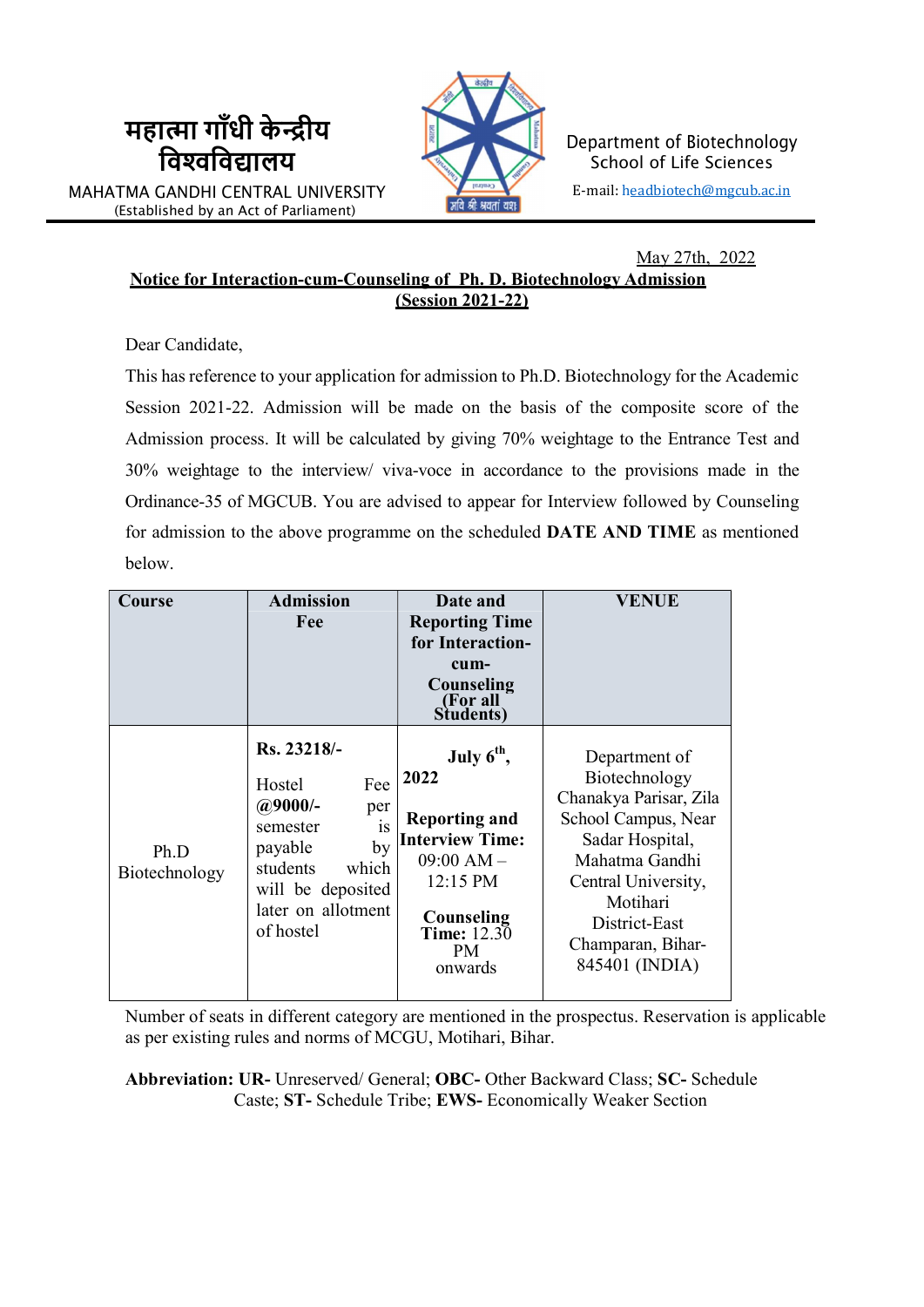



MAHATMA GANDHI CENTRAL UNIVERSITY (Established by an Act of Parliament)

#### **Chanakya Parisar, 21 and 22 and 23 and 24 and 24 and 24 and 24 and 24 and 24 and 24 and 24 and 24 and 24 and 24 and 24 and 24 and 24 and 24 and 25 and 26 and 26 and 26 and 26 and 26 and 26 and 26 and 26 and 26 and 26 and**

- 1. Candidates are advised to follow the COVID guidelines at the time of counselling.
- 2. Admission shall be strictly based on merit list derived from the composite score in accordance to the provisions made in the University Prospectus.
- 3. Candidates are advised to report on the scheduled date and time to the venue along with required documents.
- 4. All candidates are advised to check their eligibility for respective programmes as notified by MGCUB admission prospectus 2021-22 before appearing for interview followed by counseling /admission.
- 5. Merely obtaining the cut-off percentile or bringing Demand Draft does not guarantee admission.
- 6. Wait-listed candidates shall only be considered for admission if seats remain vacant in given program of studies.
- 7. Candidates who fail to report for admission along with all the original documents on the scheduled date and time shall forfeit their claim to be considered for admission.
- 8. In case of tie, senior candidate on the basis of Date of Birth shall be given preference. In case of any dispute, the decision of the University administration shall be final.
- 9. The admission of candidate who has passed his/her qualifying examination from a Foreign University will be subject to his/her qualification being found equivalent to the qualifications prescribed by the University.
- 10. The candidates shall be required to pay the fees in the form of Demand Draft drawn in favour of "Mahatma Gandhi Central University" payable at Motihari at the time of admission.
- 11. Admission shall be granted only on the payment of fees on the specified date.
- 12. Candidates who fail to make payment on the date of admission shall not be considered for admission and the seat will be given to the next candidate in the merit list.
- 13. In case of any dispute related to the provisional admission, the High Court of Patna shall have jurisdiction.
- 14. Any addendum/corrigendum/notices to this notification shall be published only on the University Website (www.mgcub.ac.in). Therefore, Candidates are advised to check the University website regularly for any updates.
- 15. Candidates are advised to make arrangements for extra day stay for proper completion of admission process, in case of unforeseen delay, if any.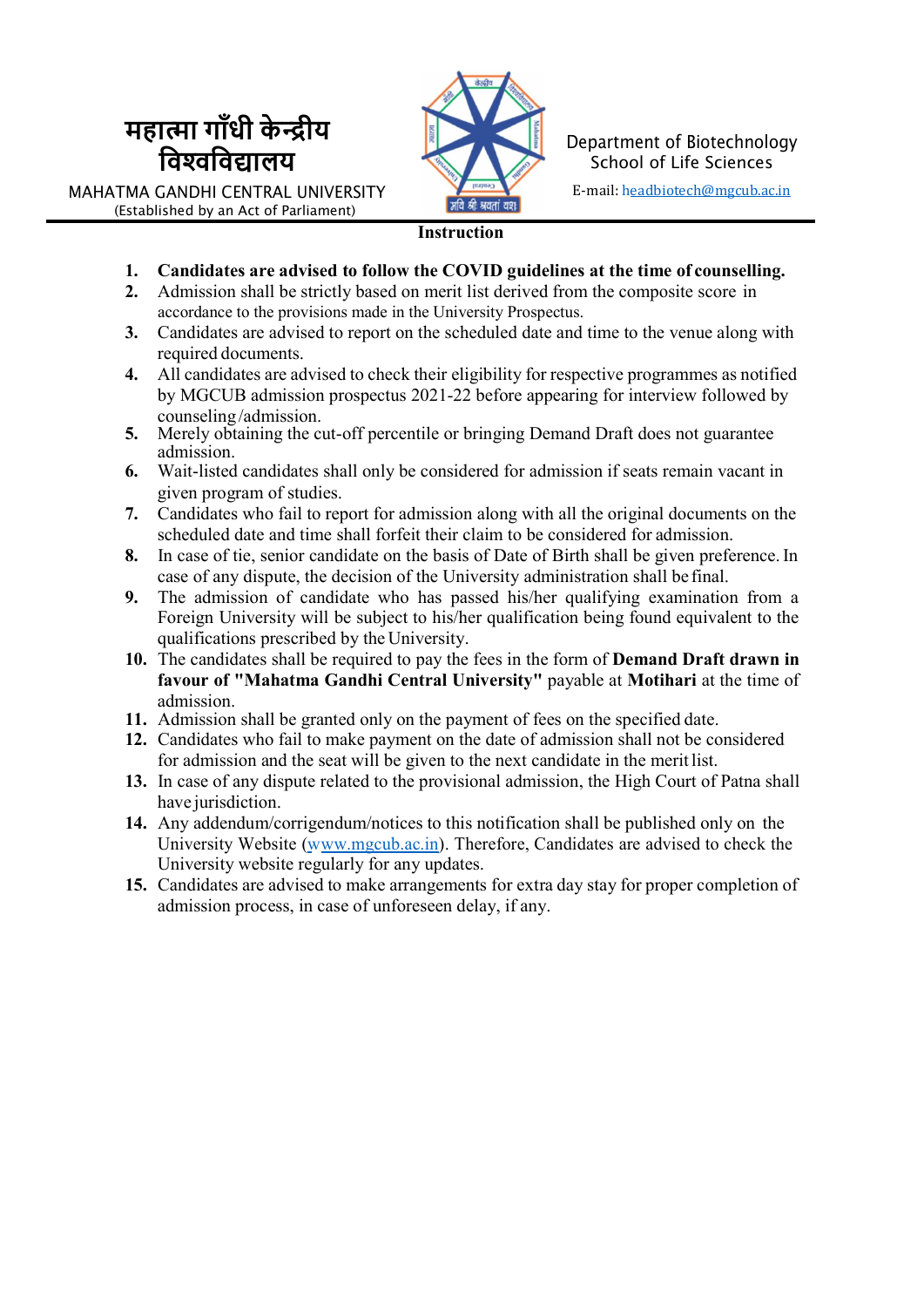

Department of Biotechnology School of Life Sciences E-mail: headbiotech@mgcub.ac.in

MAHATMA GANDHI CENTRAL UNIVERSITY (Established by an Act of Parliament)

महात्मा गाँधी केन्द्रीय विद्यालय

### LIST OF DOCUMENTS REQUIRED FOR ADMISSION

The candidates are required to be present in person and bring the following documents in original as well as a set of attested photocopies at the time of reporting for admission:

- 1. Copy of submitted online application form.
- 2. Mark sheets and certificates of  $10<sup>th</sup>$  and  $12<sup>th</sup>$ .
- 3. Marks sheet and Certificate of Graduation & Post Graduation.
- 4. Five copies of recent passport size photographs.
- 5. Self-attested copy of AADHAR card.
- 6. Original Extra Co-Curricular Activities Certificates.
- 7. Bank Account detail of student i.e. Account No., IFSC-Code, Name of account holder & address of Bank.
- 8. A Character certificate from the Head of the Institution last attended.
- 9. Transfer/Migration Certificate (in original) from the Head of the Institution/University last attended.
- 10. Affidavit for intervening period/gap of over three years, if applicable on 10/- stamp paper.
- 11. SC/ST/OBC/PwD/EWS Certificate as per GOI rules, wherever applicable.
- 12. No Objection Certificate (NOC) from Employers, wherever applicable.
- 13. Undertakings, wherever applicable
- 14. Anti-ragging forms duly signed by the students & parents/guardians.
- 15. For the details and formats please see the University admission prospectus of session 2021- 2022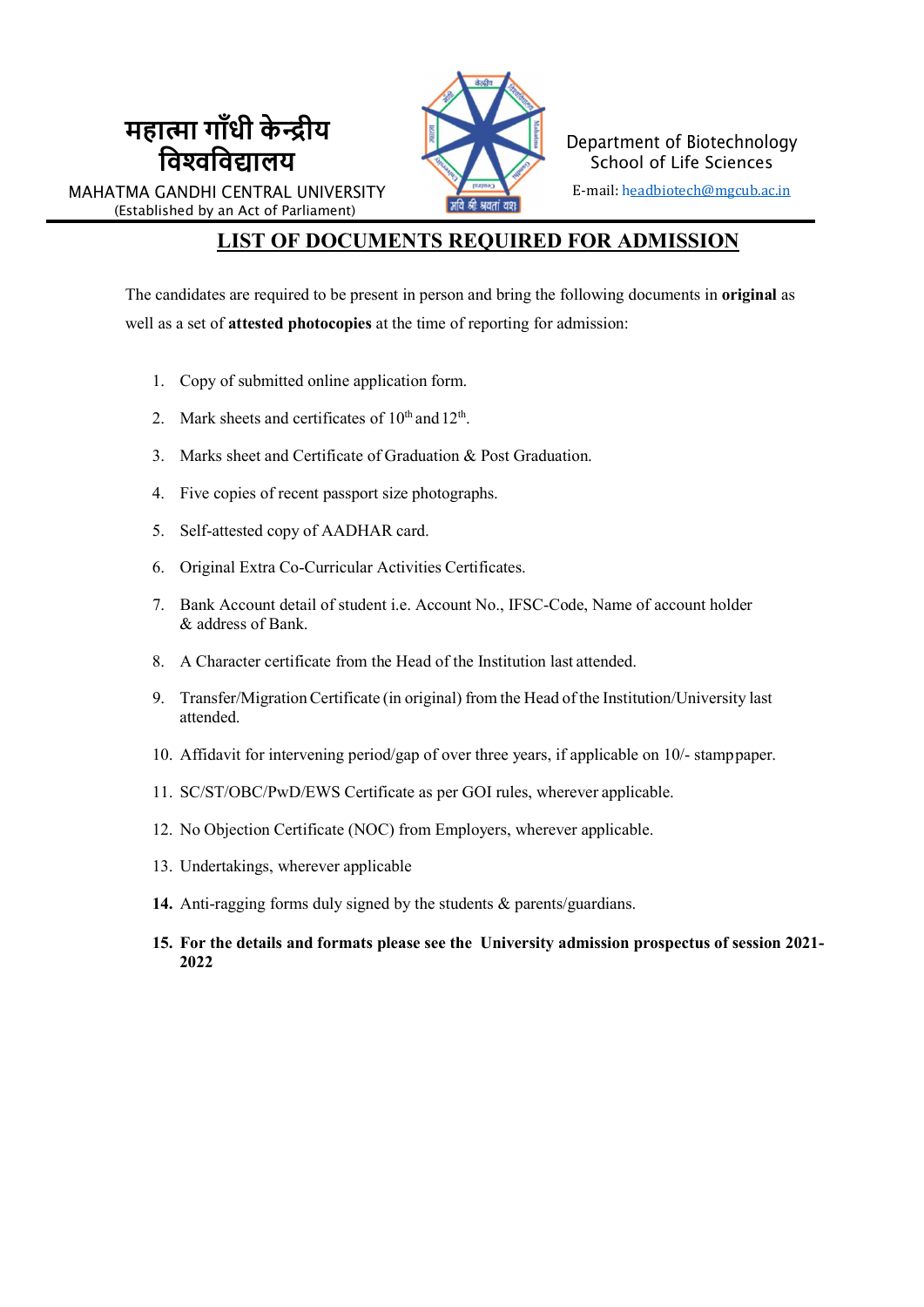# महात्मा गांधी केन्द्रीय **काली है।** विश्वविद्यालय $\blacksquare$  sch





Department of Biotechnology School of Life Sciences E-mail: headbiotech@mgcub.ac.in

(On Non-Judicial Stamp paper)

#### **UNDERTAKING**

| S/D/W/o |                                                                                                             |  |  |  |  |  |
|---------|-------------------------------------------------------------------------------------------------------------|--|--|--|--|--|
|         |                                                                                                             |  |  |  |  |  |
|         | on solemn affirmation the following -                                                                       |  |  |  |  |  |
| 1)      | That my above name and address is correct.                                                                  |  |  |  |  |  |
| 2)      |                                                                                                             |  |  |  |  |  |
|         | Academic Year 2020-21.                                                                                      |  |  |  |  |  |
| 3)      | That I am not able to submit my following mandatory certificates excluding category                         |  |  |  |  |  |
|         | certificate (SC/ST/OBC-NCL/EWS/PWD) at the time of admission but will submit it                             |  |  |  |  |  |
|         |                                                                                                             |  |  |  |  |  |
|         |                                                                                                             |  |  |  |  |  |
|         |                                                                                                             |  |  |  |  |  |
|         |                                                                                                             |  |  |  |  |  |
|         |                                                                                                             |  |  |  |  |  |
|         |                                                                                                             |  |  |  |  |  |
| 4)      | That I may be allowed to attend the 1 <sup>st</sup> Semester classes provisionally on the condition that in |  |  |  |  |  |
|         | case of non-submission of requisite documents latest by                                                     |  |  |  |  |  |
|         |                                                                                                             |  |  |  |  |  |
|         | to cancel my admission and enrolment in the said programme without any further correspondence               |  |  |  |  |  |

5) That decision of Mahatma Gandhi Central University, Bihar in this regard will be final and binding upon me.

in this regard and disallow me from continuing in the programme.

Signature of the Deponent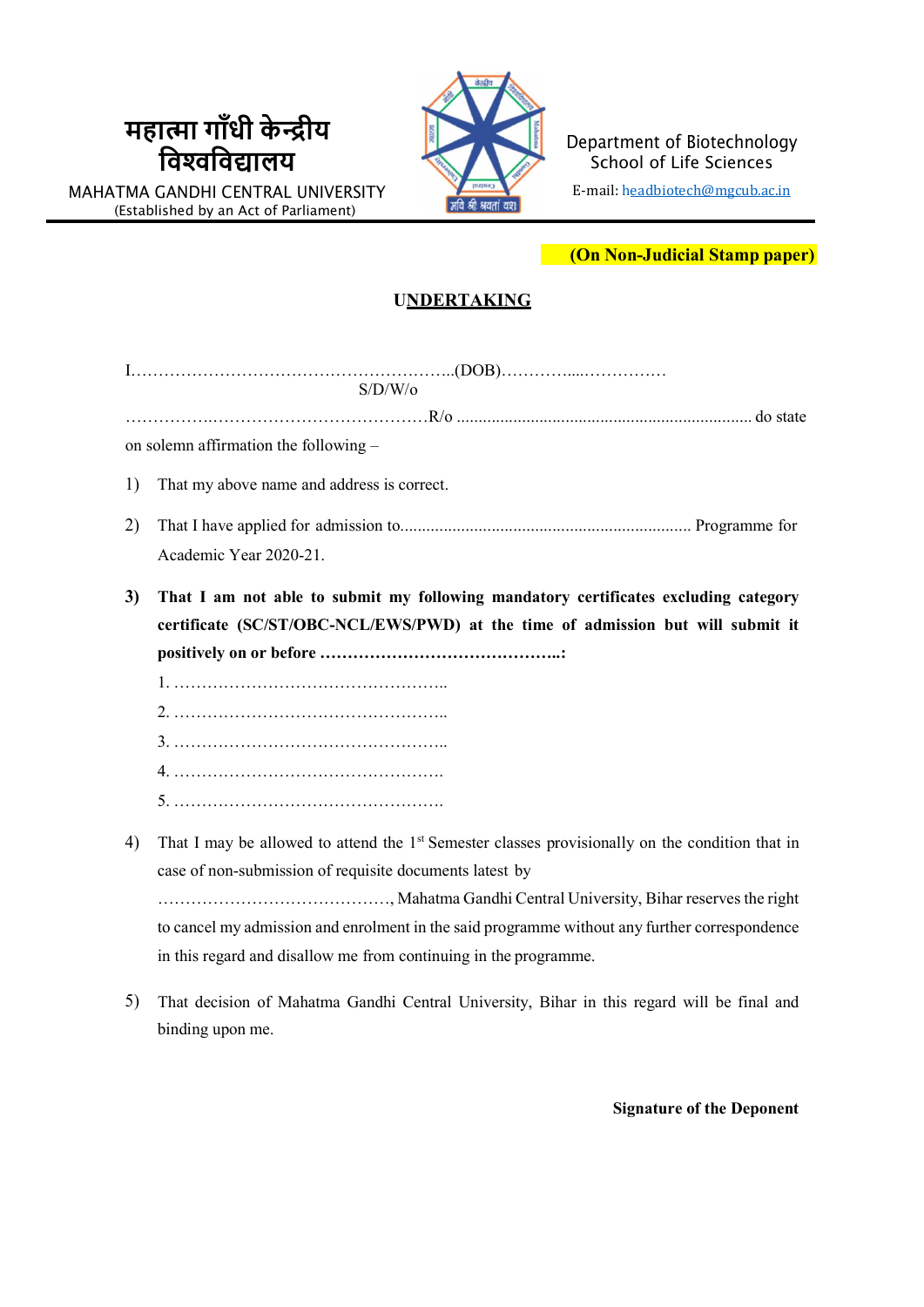## महात्मा गाँधी केन्द्रीय विश्वविद्यालय

MAHATMA GANDHI CENTRAL UNIVERSITY (Established by an Act of Parliament)



Department of Biotechnology **School of Life Sciences** E-mail: headbiotech@mgcub.ac.in

#### **UNDERTAKING**

[As per the Statute 28(7) of Central Universities Act 2009]

- , hereby declare that the above particulars given by me 1. I. are correct to the best of my knowledge and I may be held solely responsible for any discrepancy whatsoever. If any information provided is found to be incorrect at any time, even after admission, my candidature is liable to be cancelled with immediate effect without any liability for compensation and/or damages of any nature whatsoever.
- 2. I also hereby commit to shift to any other campus within the State of Bihar whenever the University decides to do so.
- 3. I also hereby submit myself to the disciplinary jurisdiction of the Vice-Chancellor and other authorities of the University. To this extent. I shall unconditionally abide by all prevailing terms and conditions and applicable rules and regulations of the University.
- 4. I also hereby undertake to deposit all the University dues including fees in time and in case of default and also agree to pay late fee/fine as per the University rules. I am fully aware that in case of noncompliance, the admission would be liable for cancellation at any stage with or without prior intimation.
- 5. I also hereby commit not to indulge in using unfair means in examinations and or any act of vandalism and or damage to University property. In case of such an act(s), I am liable to be punished/expelled from the University as per the University rules.

(Signature)

Date: and the state of the state of the state of the state of the state of the state of the state of the state of the state of the state of the state of the state of the state of the state of the state of the state of the

Place: and the state of the state of the state of the state of the state of the state of the state of the state of the state of the state of the state of the state of the state of the state of the state of the state of the